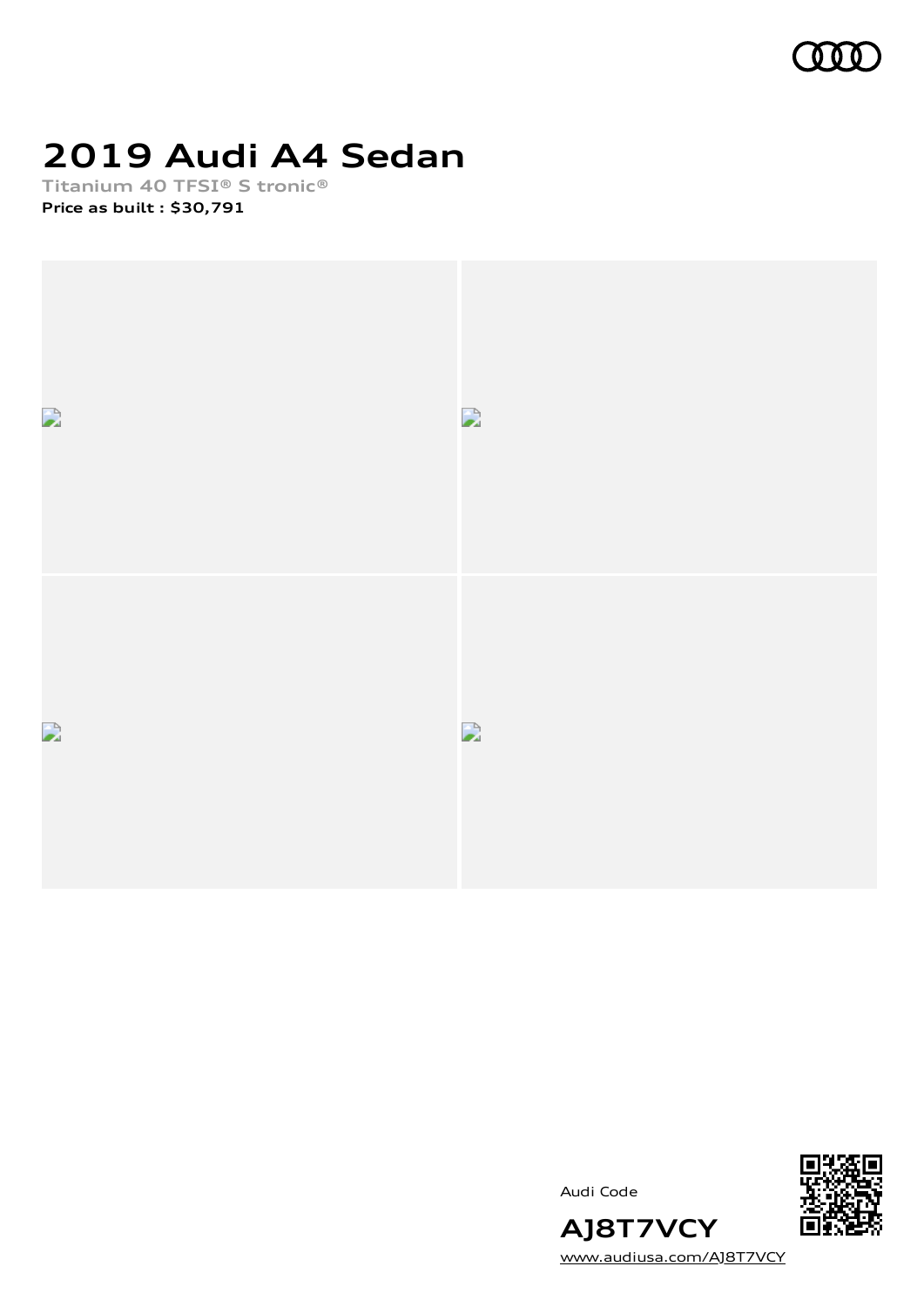# **Summary**

**Audi 2019 Audi A4 Sedan** Titanium 40 TFSI® S tronic®

**Price as buil[t](#page-8-0)** \$30,791

### **Exterior colour**

Florett Silver metallic

### D

#### **Further Information**

|                 | N٥           |
|-----------------|--------------|
| Mileage         | 39,250 miles |
| Type of vehicle | Used car     |

**Warranty**

#### **Interior colour**

| Seats     | Black |
|-----------|-------|
| Dashboard | Black |
| Carpet    | Black |
| Headliner | Black |

## **Technical Specifications**

Engine type 2.0-liter four-cylinder Displacement/Bore and 1,984/82.5 x 92.8 cc/mm stroke Torque 236 lb-ft@rpm Top track speed 130 mph mph Acceleration (0 - 60 mph) 7.1 seconds seconds Recommended fuel Premium

#### **Audi Code** AJ8T7VCY

**Your configuration on www.audiusa.com** [www.audiusa.com/AJ8T7VCY](https://www.audiusa.com/AJ8T7VCY)

**Commission number** f0d222690a0e0971574e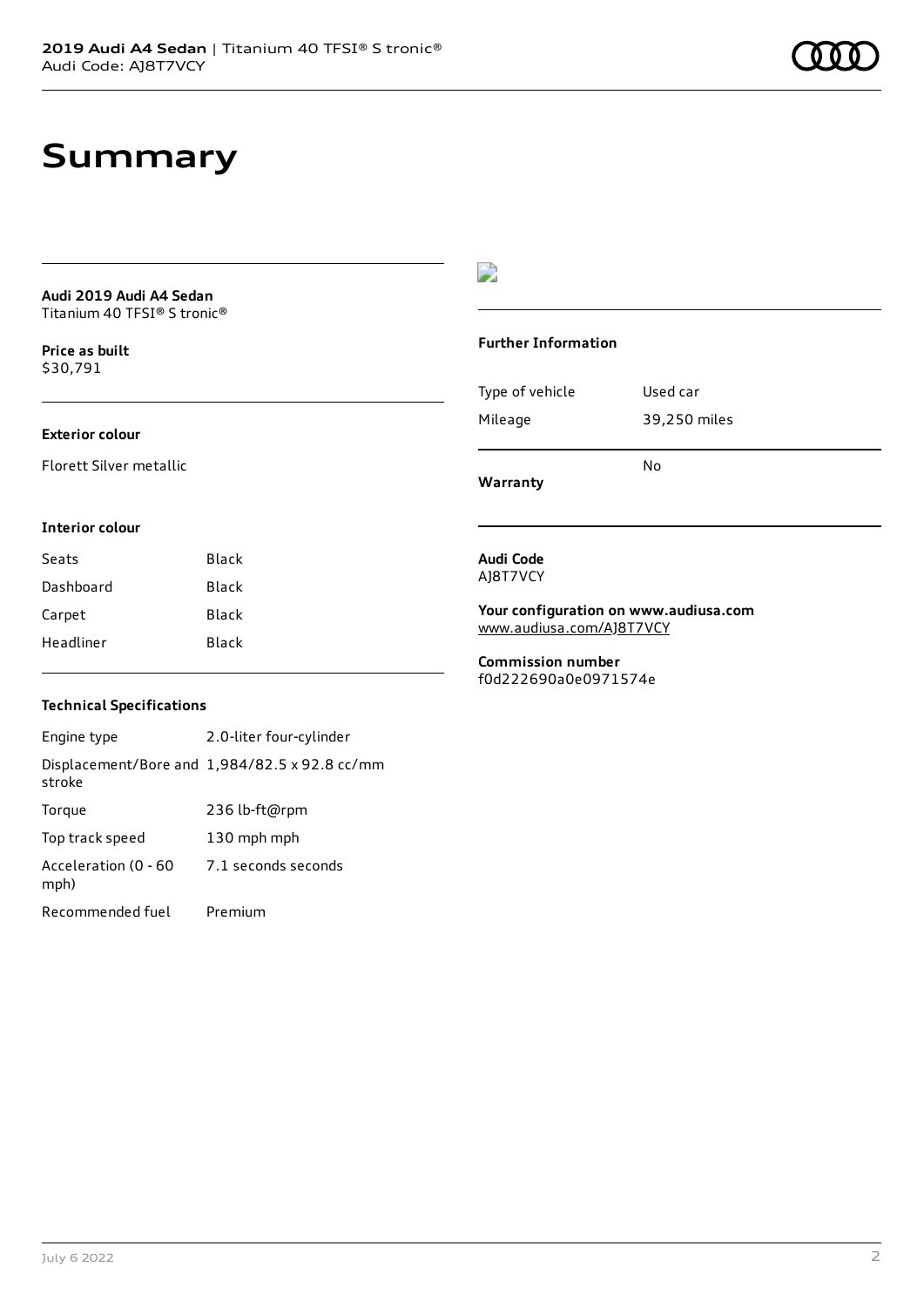

# **Standard features**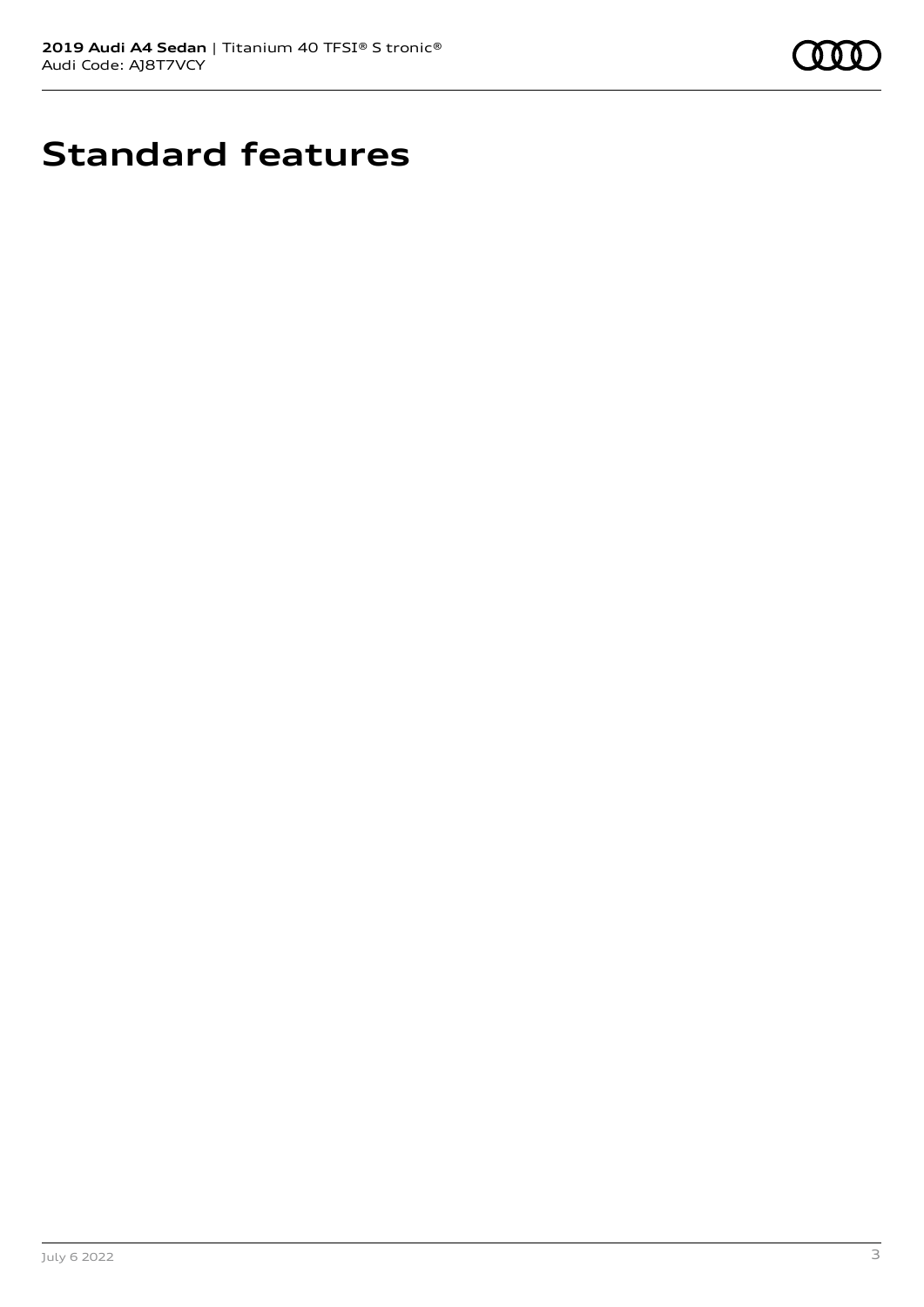# **Dealer remarks**

Titanium Package.

Posted Pricing on all vehicles.

### 27/34 City/Highway MPG

Audi North Park is delighted to offer this good-looking 2019 Audi A4 2.0T Titanium Premium. Well equipped with 10 Speakers, 4-Wheel Disc Brakes, ABS brakes, Air Conditioning, Alloy wheels, AM/FM radio: SiriusXM, Antiwhiplash front head restraints, Audi Beam-Rings, Audi Guard Protection Kit, Audi smartphone interface (Apple CarPlay/Android Auto), Auto-dimming door mirrors, Auto-dimming Rear-View mirror, Automatic temperature control, Brake assist, Bumpers: body-color, Compass, Delay-off headlights, Driver door bin, Driver vanity mirror, Dual front impact airbags, Dual front side impact airbags, Electronic Stability Control, Emergency communication system: Audi connect CARE, Exterior Parking Camera Rear, Four wheel independent suspension, Front anti-roll bar, Front Bucket Seats, Front Center Armrest, Front dual zone A/C, Front fog lights, Front reading lights, Garage door transmitter: HomeLink, Genuine wood console insert, Genuine wood dashboard insert, Genuine wood door panel insert, Heated door mirrors, Heated Front Bucket Seats, Heated front seats, High intensity discharge headlights: Xenon plus, Illuminated entry, Knee airbag, Leather Seating Surfaces, Leather Shift Knob, Leather steering wheel, Low tire pressure warning, Memory seat, Occupant sensing airbag, Outside temperature display, Overhead airbag, Overhead console, Panic alarm, Passenger door bin, Passenger vanity mirror, Power door mirrors, Power driver seat, Power moonroof, Power passenger seat, Power steering, Power windows, Radio data system, Radio: Audi Sound System, Rain sensing wipers, Rear air conditioning, Rear anti-roll bar, Rear fog lights, Rear Load Sill/Door Cup/Door Edge Paint Protection, Rear reading lights, Rear seat center armrest, Rear window defroster, Remote CD player, Remote keyless entry, Security system, Speed control, Speed-sensing steering, Speed-Sensitive Wipers, Split folding rear seat, Steering wheel mounted audio controls, Tachometer, Telescoping steering wheel, Tilt steering wheel, Traction control, Trip computer, Turn signal indicator mirrors, USB Cables, Variably intermittent wipers, and Wheels: 18 5-Double-Spoke Design.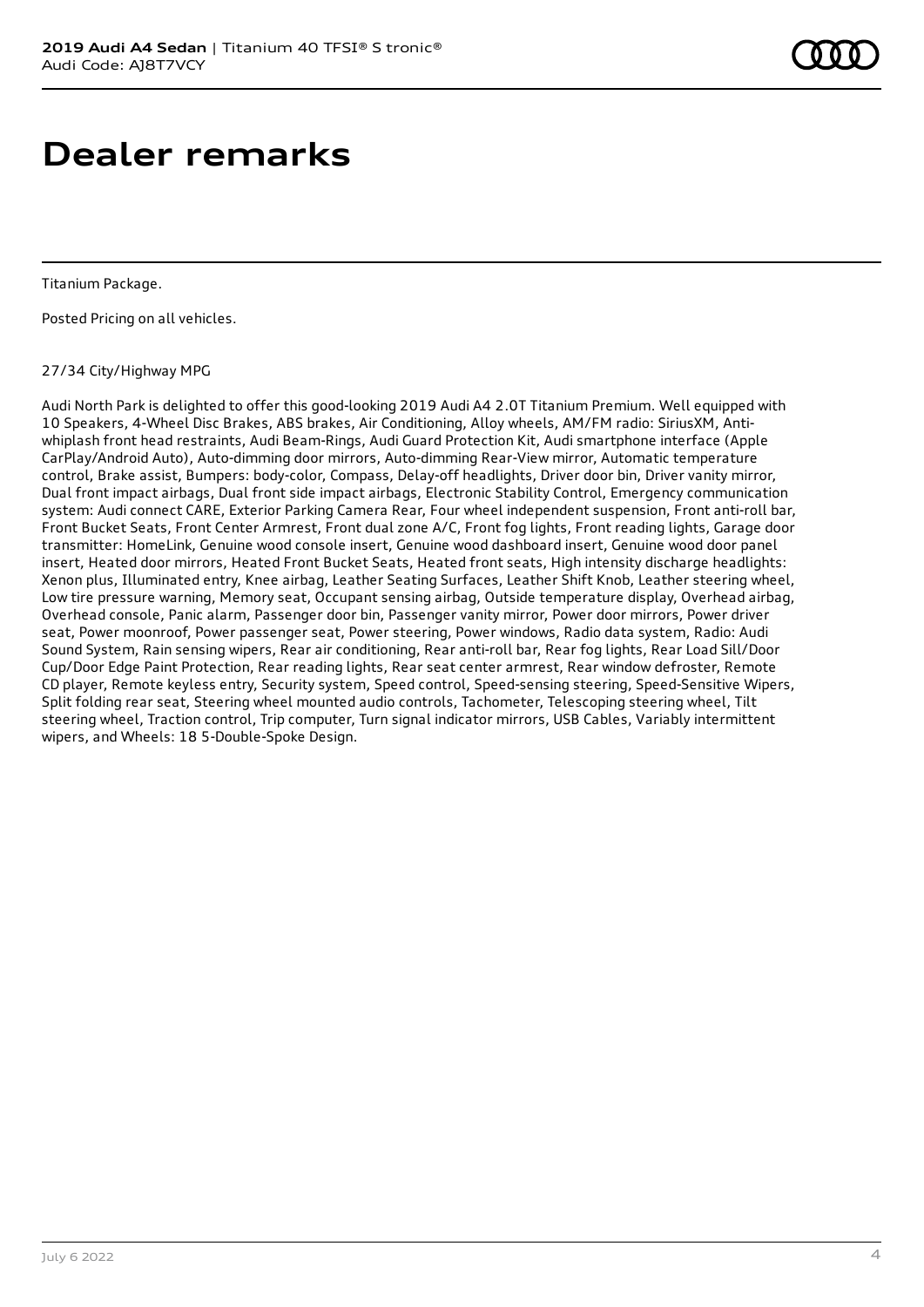# **Technical Specifications**

### **Engineering | Performance**

| Engine type                                 | 2.0-liter four-cylinder                       |
|---------------------------------------------|-----------------------------------------------|
| Acceleration (0 - 60<br>mph)                | 7.1 seconds seconds                           |
| Power Level                                 | 40                                            |
| Engine block                                | Cast-iron                                     |
| Induction/fuel injection Turbocharged/TFSI® |                                               |
| Cylinder head                               | Aluminum-alloy                                |
| Max. output ps/hp                           | 188 @ rpm                                     |
| stroke                                      | Displacement/Bore and 1,984/82.5 x 92.8 cc/mm |
| Top track speed                             | 130 mph mph                                   |
| Torque                                      | 236 lb-ft@rpm                                 |
| Valvetrain                                  | 16 valve DOHC with Audi valvelift             |

### **Transmission | Drivetrain**

| Gear ratios: 6th         | 0.557:1                                                                             |
|--------------------------|-------------------------------------------------------------------------------------|
| Gear ratios: Final Drive | 4.234:1                                                                             |
| Gear ratios: 7th         | 0.433:1                                                                             |
| Gear ratios: 4th         | 1.057:1                                                                             |
| Transmission             | Seven-speed S tronic <sup>®</sup> dual-clutch<br>transmission and front-wheel drive |
| Gear ratios: 5th         | 0.738:1                                                                             |
| Gear ratios: 2nd         | 2.190:1                                                                             |
| Gear ratios: 3rd         | 1.517:1                                                                             |
| Gear ratios: Reverse     | 2.75:1                                                                              |
| Gear ratios: 1st         | 3.188:1                                                                             |
|                          |                                                                                     |

### **Steering**

| Steering type                             | Electromechanical speed-sensitive<br>power steering system |
|-------------------------------------------|------------------------------------------------------------|
| Turning diameter, curb-38.1 ft<br>to-curb |                                                            |
| Steering ratio                            | 15.9:1                                                     |

#### **Suspension**

| Front axle | Five-link front independent steel<br>spring suspension |
|------------|--------------------------------------------------------|
| Rear axle  | Five-link rear independent steel<br>spring suspension  |

Alternator 14 Volt - 110-150A Battery 12 Volt - 420A/70Ah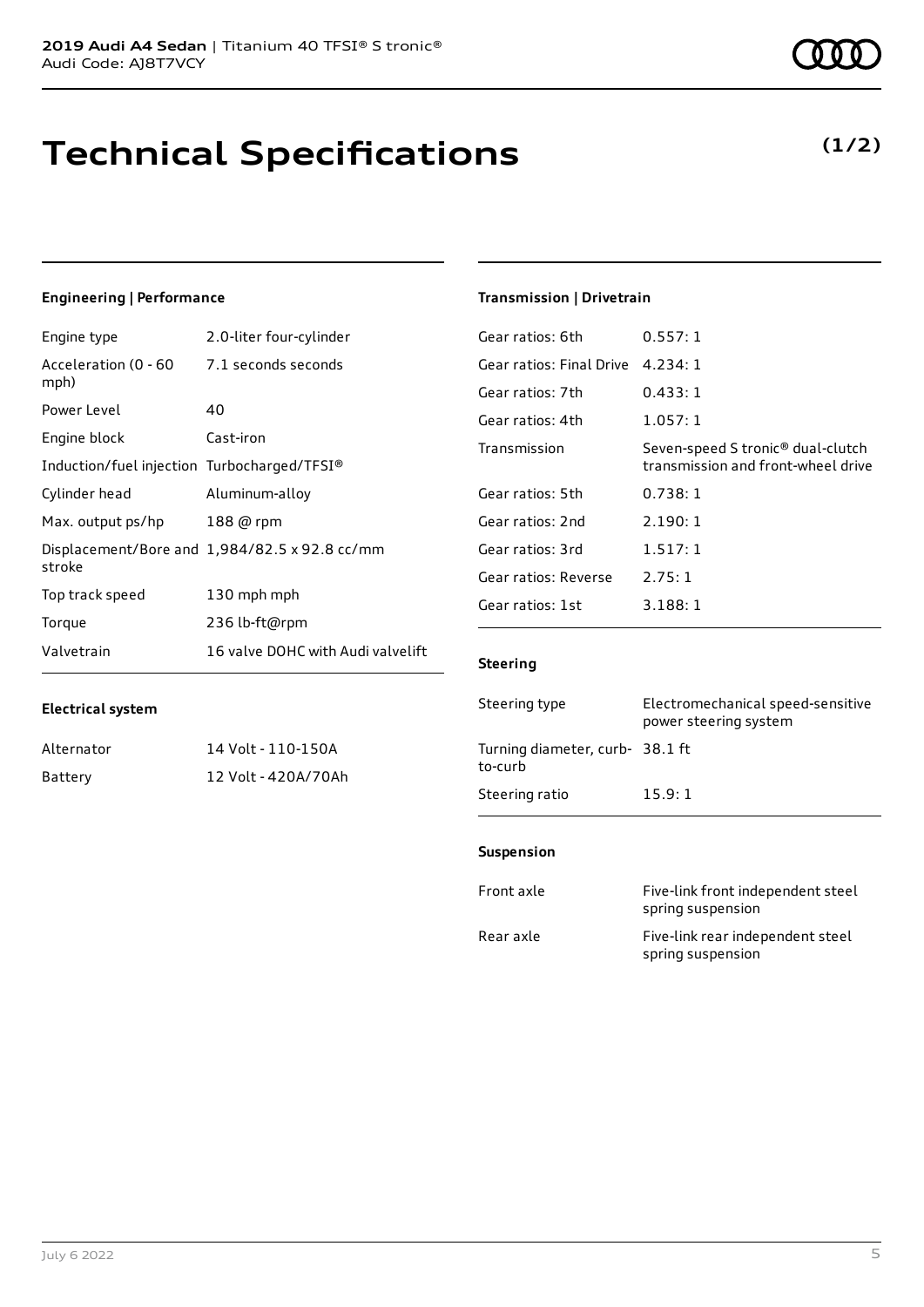# **Technical Specifications**

### **Brakes**

| Parking brake       | Electromechanical         |
|---------------------|---------------------------|
| Rear brakes         | 11.8 (solid disc) in      |
| <b>Front brakes</b> | 12.4 (ventilated disc) in |

### **Body**

Material **Lightweight construction** technology - multi-material body construction (steel and aluminum composition) and multistep anticorrosion protection

#### **Warranty | Maintenance**

| Warranty    | 4-year/50,000 mile Audi New<br>Vehicle Limited Warranty                                  |
|-------------|------------------------------------------------------------------------------------------|
| Maintenance | 12-month/10,00 mile (whichever<br>occurs first) NO CHARGE first<br>scheduled maintenance |

### **Exterior Measurements**

| Height                           | 56.2 in  |
|----------------------------------|----------|
| Overall width without<br>mirrors | 72.5 in  |
| Length                           | 186.1 in |
| Wheelbase                        | 110.0 in |
| Drag coefficient                 | 0.27 Cw  |
| Overall width with<br>mirrors    | 79.6 in  |
| Track rear                       | 61.2 in  |
| Track front                      | 61.9 in  |
| Curb weight                      | 3,450 lb |

### **Interior measurements**

| Seating capacity                          | 5                     |
|-------------------------------------------|-----------------------|
| Shoulder room, rear                       | 54.5 in               |
| Head room with front<br>sunroof           | 38.9 in               |
| Leg room, rear                            | 35.7 in               |
| Shoulder room, front                      | 55.9 in               |
| Head room with rear<br>sunroof            | 37.4 in               |
| Leg room, front                           | 41.3 in               |
| Cargo volume, rear<br>seatbacks up/folded | $13.0/-$ cu ft, cu ft |
|                                           |                       |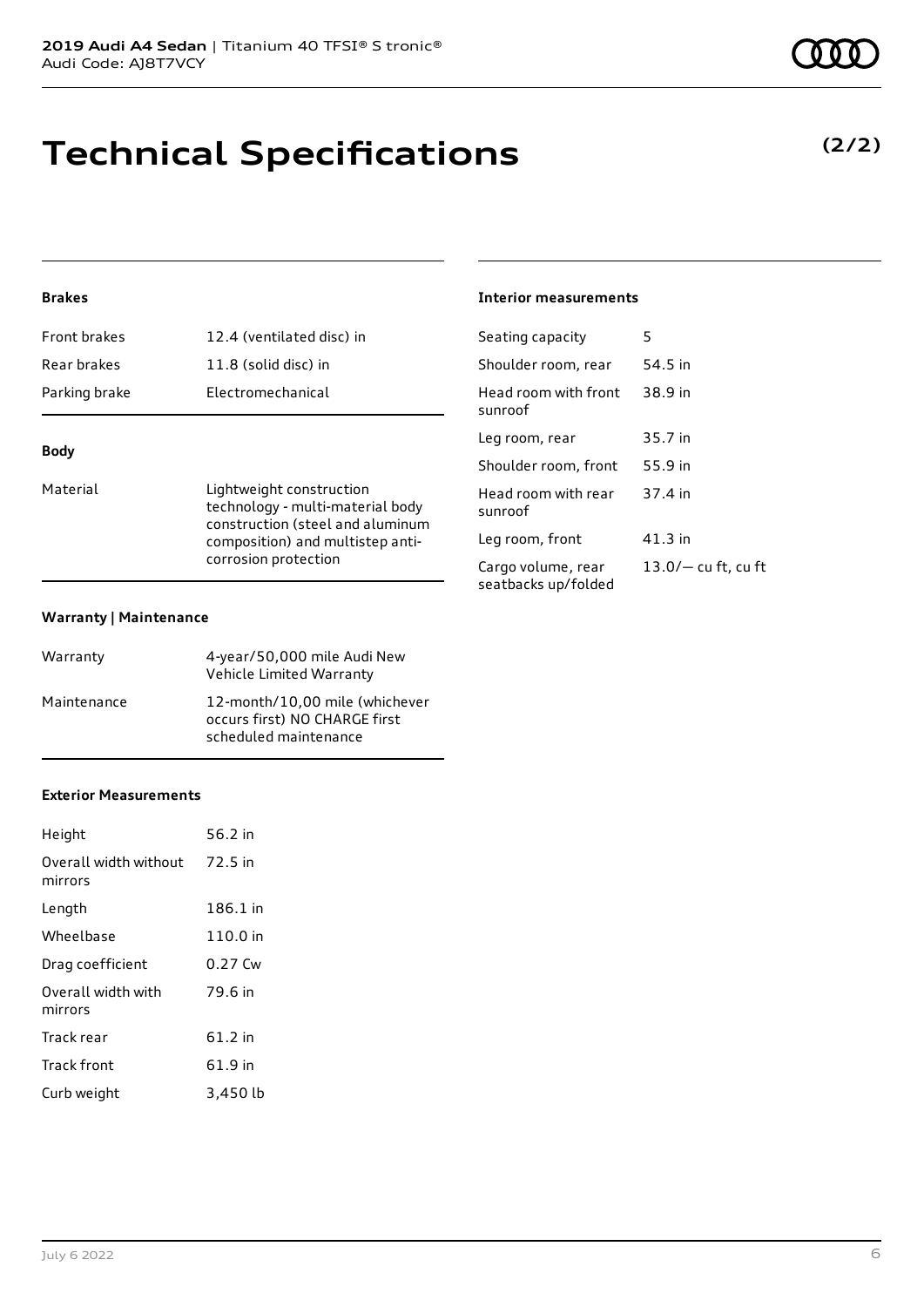# **Consumption- and emission**

**Consumption by NEDC**

combined 30 mpg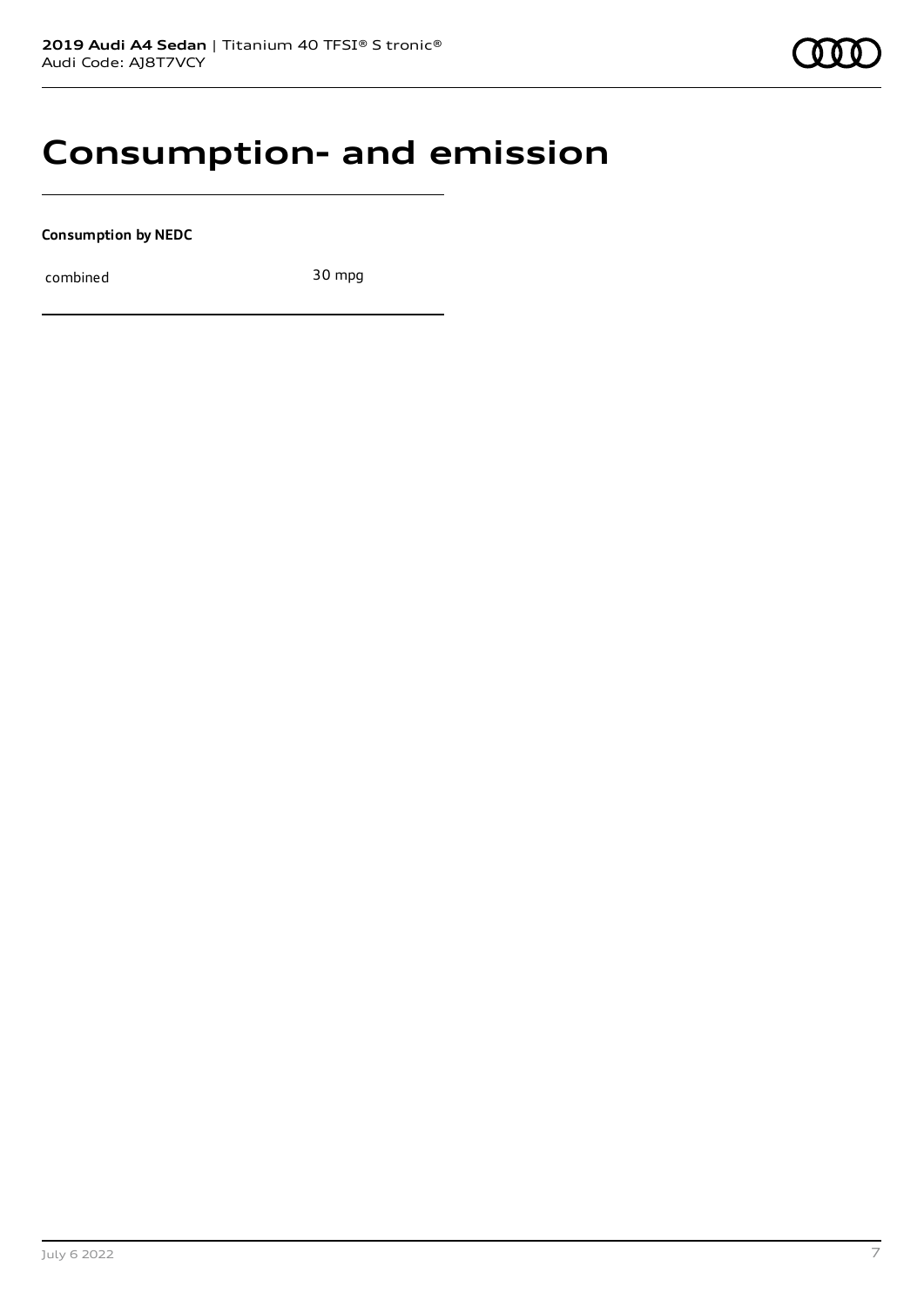# **Contact**

Dealer **Audi North Park**

15678 Interstate 35 N 78154 Selma TX

Phone: 2109606000 FAX: 2102479577

www: [https://www.audinorthpark.com](https://www.audinorthpark.com/)